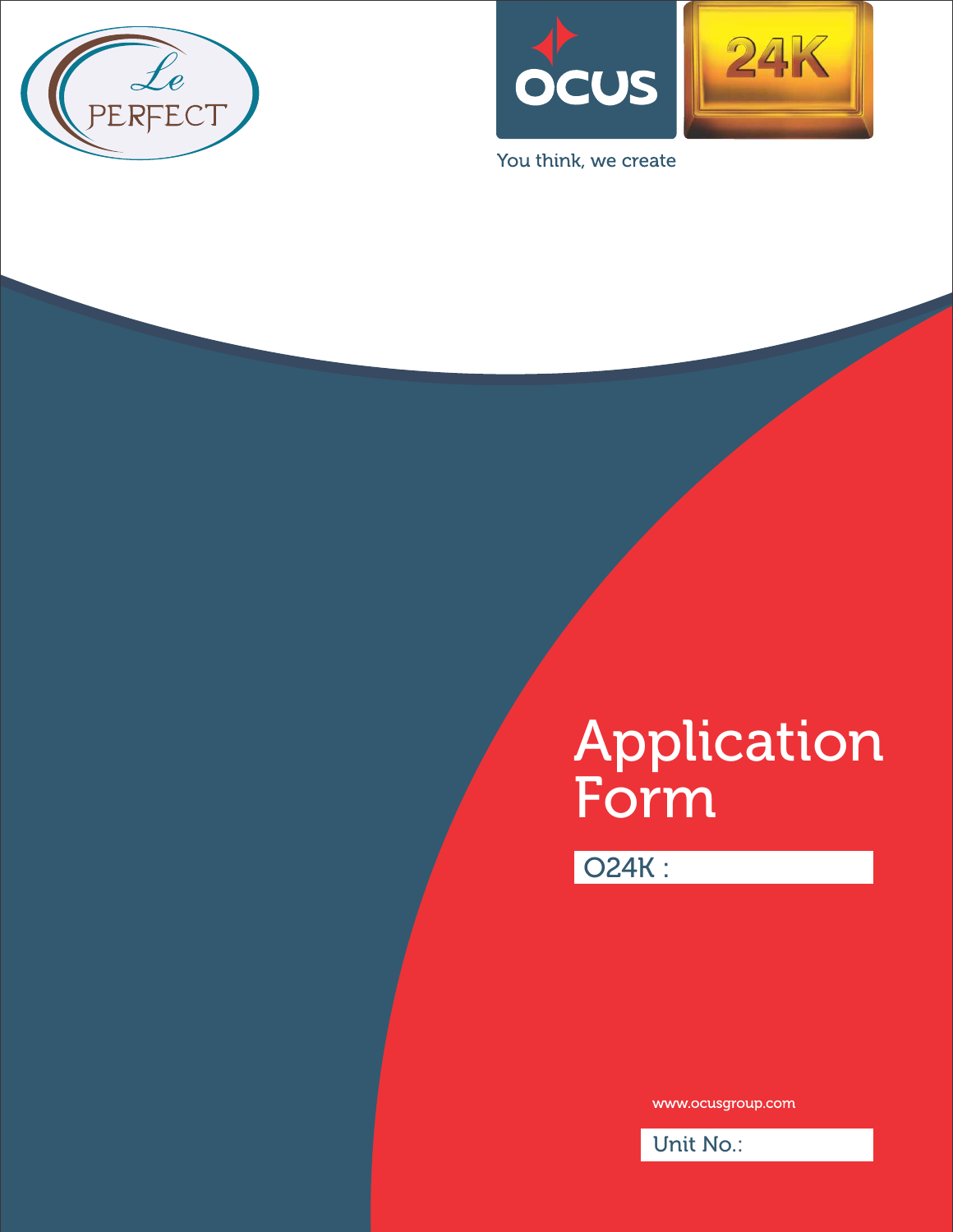# Application for allotment of a Commercial Unit in "Ocus 24K" Sector 68, Sohna Road, Gurgaon, Haryana

To,

M/s Ocus Skyscrapers Realty Limited, Ocus Technopolis, Golf Course Road, Sector-54, Gurgaon-122 002, Haryana, India

#### Dear Sir,

I/we understand that Ocus Group Company i.e. Ocus Skyscrapers Realty Limited, a Company registered under the Companies Act, 1956 and having its Registered Office at S-33, Green Park Main, New Delhi–110017 and Office at Ocus Technopolis, Golf Course Road, Sector-54, Gurgaon-122002, Haryana (hereinafter referred to as "the Company") has entered into Collaboration Agreement of land admeasuring 4.44 acres (approx.) (35 kanal 10 marla 04 sarsai) (4.44 acres) bearing 123// 19/1 (1-5), 19/2/1 (0-5), 20/2 (1-19), 20/3 (3-2), 20/4 (0-9), 21/1 (4-13), 32/2/2 (0-4-4) 122//14/3 (5-8), 15 (7-16), 16/1 (0-17), 16/2 (6-3), 17/1 (2-9), 31 (1-0) falling in Revenue Estate of Village Badshahpur, Sector-68, District-Gurgaon, Haryana (hereinafter referred to as "the said Land") with M/s Perfect Constech Private Limited, a Company registered under the Companies Act, 1956 and having its Registered Office at 6/69, WEA, Karol Bagh, New Delhi-110005 (hereinafter referred to as "Land Owner").

The Company has entered into a Collaboration for the development, construction and marketing of commercial buildings on the said land consisting of Office/Retail Space(s)/Service Apartment(s)/Other Commercial/Parking Space(s) in Sector-68, Gurgaon, Haryana (hereinafter referred to as 'the said Complex') in accordance with the permitted land uses and sanctions and clearances from the relevant authorities.

The Director, Town & Country Planning, Haryana, Chandigarh has granted License No.76 of 2012 to Land Owner in Revenue Estate of Village Badshahpur, Sector-68, District Gurgaon, Haryana with whom Company has entered into a Collaboration Agreement duly registered vide Vasika No. 30112 dated 25.03.2013 in the office of Sub Registrar, Gurgaon, Haryana and Subsequent Agreements dated 26.03.2013 and 30.04.2013.

The Company/Land Owner has been receiving queries relating to availability of Office/Retail Space(s)/Service Apartment(s)/Other Commercial/Parking Space(s) in Commercial Buildings in the said Complex.

The Company/Land Owner has decided to accept the Applications with Application Money for the provisional Booking(s) of the Office/Retail Space(s)/Service Apartment(s)/Other Commercial/Parking Space(s) in the buildings (hereinafter individually referred to as 'the said Building') or any part thereof in the Said Complex, proposed to be constructed on the said land to the extent of its allocation. The Company/Land Owner may also subsequently accept Applications from time to time for the building to be constructed in accordance with permitted land use and sanctions and clearances from the relevant authorities.

The tentative Building Plan(s) of Commercial Project in Sector-68, Gurgaon, Haryana, are available for inspection at the Company / Land Owner's office.

It is clearly understood and agreed by me/us that the Company / Land Owner reserves its rights and may at its sole discretion decide to abandon the said Project or any part thereof including its construction thereof, for any reason whatsoever, and I/we shall not have any objection to such abandoning in any manner, whatsoever and I/we agree that Company / Land Owner shall not be under any obligation to specify/disclose the reasons for such abandonment, if any.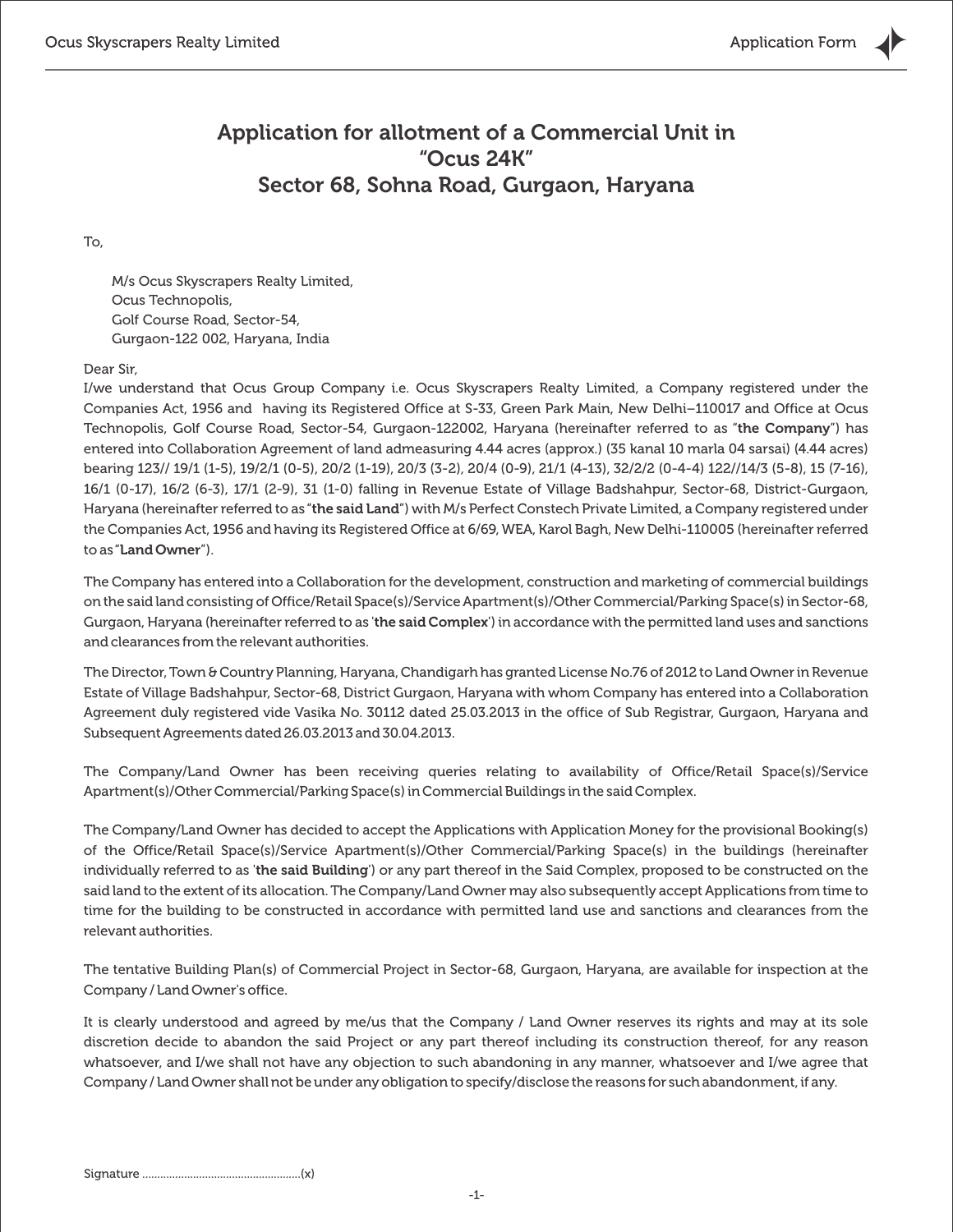Having agreed as above, I/we request that I/we may be provisionally allotted a Office/Retail Space(s)/ Service Apartment(s)/Other Commercial/Parking Space(s) in the said Building in the said Complex so proposed, located in Sector-68, Gurgaon, Haryana, under your Down Payment/Installment Payment, as applicable from time to time. I/We have been informed that the Office/Retail space(s)/Service Apartment(s)/Other Commercial/Parking Space(s) forms part of allocation of Company/Land Owner in terms of their mutual apportionment of areas.

| Accordingly, I/we remit herewith a sum of Rs. |  |          |  |  | <b>Example 1-1</b> Rupees |  |  |                                  |
|-----------------------------------------------|--|----------|--|--|---------------------------|--|--|----------------------------------|
|                                               |  |          |  |  |                           |  |  | _only by Bank Draft/Cheque No.__ |
| dated                                         |  | drawn on |  |  |                           |  |  | as Application money.            |

In the event the Company/Land Owner agreeing to provisionally allot Office/Retail Space(s)/Service Apartment(s)/ Other Commercial/Parking Space(s), I/we agree to pay further installment of the sale price and all other dues as stipulated in this Application and the Buyer's Agreement, which is also available on the website www.ocusgroup.com and I have read and understood the same and the payment plan as per Annexure-III of the Buyer's Agreement.

Further, I/we clearly understood and hereby agree that this Application does/would not constitute an Agreement to Sell and I/we would not be entitled to my provisional and/or final Allotment of Office/Retail Space(s)/Service Apartment(s)/Other Commercial/Parking Space(s) notwithstanding the fact that the Company/Land Owner may have issued a receipt in acknowledgement of the money tendered with this application. It is only after I/we sign and execute the Buyer's Agreement on the Company/Land Owner's standard format, which is also available on the website www.ocusgroup.com and I have read and understood the same in respect of each Office/Retail Space(s)/Service Apartment(s)/Other Commercial/Parking Space(s), as per the finally approved building plan agreeing to abide by the terms and conditions laid down therein that the allotment shall become final and binding upon the Company/Land Owner. As the Buyer's Agreement is a legal document, the Company/Land Owner advises the Intending Allottee(s) to take advice of competent legal counsel/advocate to interpret the provisions of the Buyer's Agreement. If, I/we so decide to enter into the Buyer's Agreement, I/we shall execute and deliver two (2) copies to the Company/Land Owner within 30 days of dispatch by registered post of Buyer's Agreement by the Company/Land Owner. If, however, I/we withdraw/cancel this Application or I/we fail to execute and return the Buyer's Agreement within thirty (30) days, as per clause No.4 of the Buyer's Agreement from the date of its dispatch by the Company/Land Owner then the Company/Land Owner may at its sole discretion treat my/our Application as cancelled and in that event the Application money paid by me/us shall stand forfeited. I/we are making this Application with the full Knowledge that the Company/Land Owner has right and decide on the location of the said Building on the said Land and I/we also understand and agree that dimensions, size and the location of provisional allotment, if any, may change and further, I/we shall not have objection to the same in any manner, whatsoever.

The Building Plans for Commercial Project in Sector-68, Gurgaon, Haryana in which the Office/Retail Space(s)/Service Apartment(s)/Other Commercial/Parking Space(s) applied for is located are sanctioned by the competent authority vide memo no. ZP-854-AD(RA)/2013/36978 on 18<sup>th</sup> April 2013. I/we have instructed the Company/Land Owner that if for any reason(s) including but not limited to abandoning of the construction of Office/Retail Space(s)/Service Apartment(s)/Other Commercial/Parking Space(s) in Commercial Project in Sector-68, Gurgaon, Haryana and/or any change in sanction of the Building plans, as the case may be, the Company/Land Owner is not in a position to finally allot a Office/Retail Space(s)/Service Apartment(s)/Other Commercial/Parking Space(s) applied for by this Application at the sole discretions of the Company/Land Owner, I/we would like to have refund of the amount deposited with simple interest at the rate of 9% per annum calculated for the period of which such money have been lying with the Company/Land Owner. In that event my/our Application shall stand cancelled and no right, title, interest or claim of any nature, whatsoever, shall accrue to me/us in respect of the Office/Retail Space(s)/Service Apartment(s)/Other Commercial/Parking Space(s).

I/we agree to abide by the terms and conditions of this Application including those relating to payment of sale price and other charges, forfeiture of application money as laid down herein and the execution of the Buyer's Agreement within the period stipulated therein.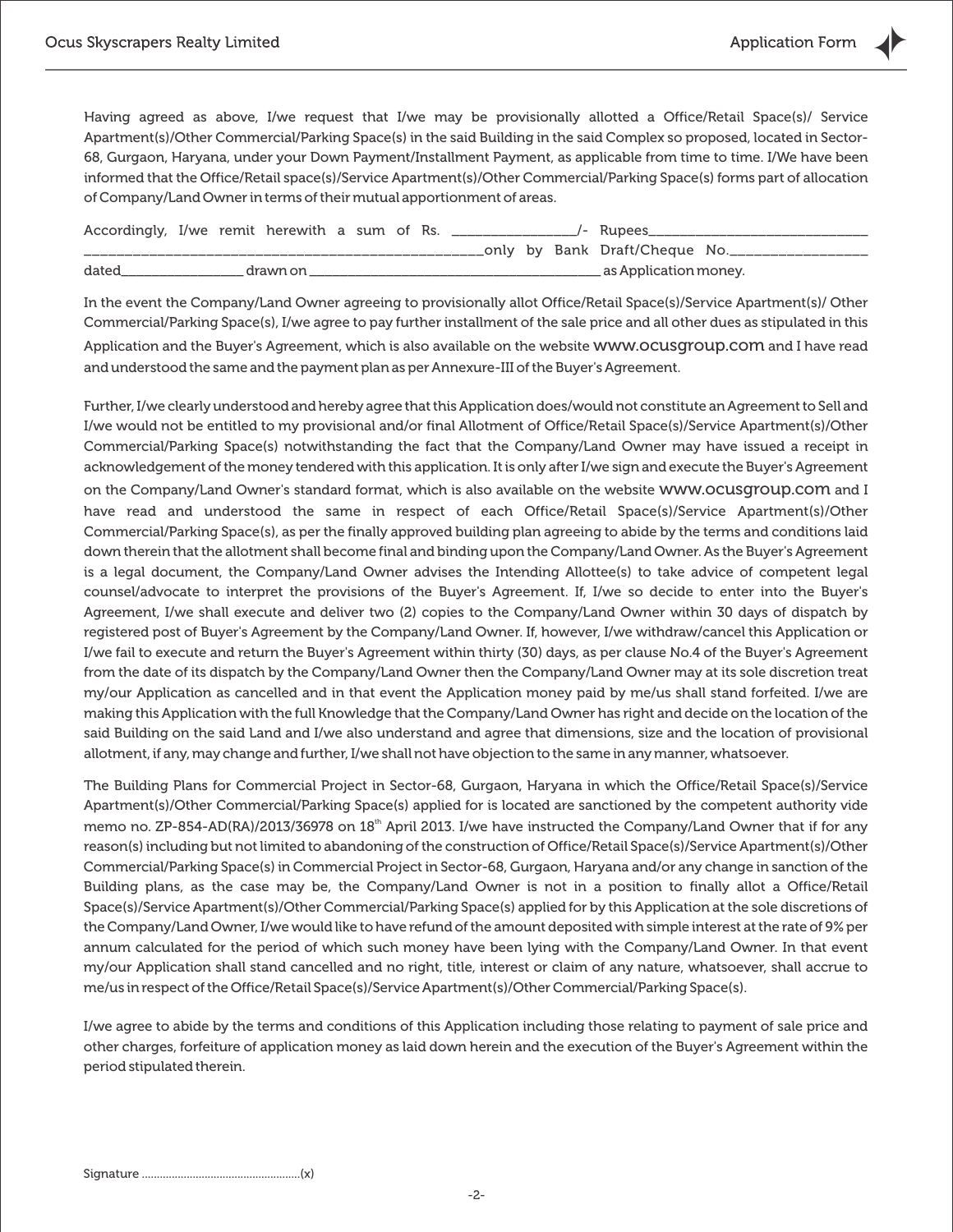My/our particulars are given below for your reference and record:

| Residential Status: Resident/Non-Resident/Foreign National of Indian Origin______<br>Ward/Circle/Special range and place where assessed to income tax _______________ |  |
|-----------------------------------------------------------------------------------------------------------------------------------------------------------------------|--|
|                                                                                                                                                                       |  |
|                                                                                                                                                                       |  |
|                                                                                                                                                                       |  |
|                                                                                                                                                                       |  |
|                                                                                                                                                                       |  |
|                                                                                                                                                                       |  |
|                                                                                                                                                                       |  |
|                                                                                                                                                                       |  |
|                                                                                                                                                                       |  |
|                                                                                                                                                                       |  |
|                                                                                                                                                                       |  |
|                                                                                                                                                                       |  |
|                                                                                                                                                                       |  |
|                                                                                                                                                                       |  |
|                                                                                                                                                                       |  |
|                                                                                                                                                                       |  |
| 2. SECOND APPLICANT                                                                                                                                                   |  |
|                                                                                                                                                                       |  |
|                                                                                                                                                                       |  |
|                                                                                                                                                                       |  |
|                                                                                                                                                                       |  |
|                                                                                                                                                                       |  |
| Residential Status: Resident/Non-Resident/Foreign National of Indian Origin _______                                                                                   |  |
|                                                                                                                                                                       |  |
| Ward/Circle/Special range and place where assessed to income tax _______________                                                                                      |  |
|                                                                                                                                                                       |  |
|                                                                                                                                                                       |  |
|                                                                                                                                                                       |  |
|                                                                                                                                                                       |  |
|                                                                                                                                                                       |  |
|                                                                                                                                                                       |  |
|                                                                                                                                                                       |  |

Email ID \_\_\_\_

(Hereinafter singly/jointly, as the case may be, referred to as "the Intending Allottee(s)" Which expression shall unless repugnant to the context or meaning thereof include his/her heirs, executors, administrators, individual representatives, successors and assigns)

| ** $M/s$ |  |  |                                                                                                 |  | a partnership firm duly registered under the Indian Partnership _ |  |  |  |  |
|----------|--|--|-------------------------------------------------------------------------------------------------|--|-------------------------------------------------------------------|--|--|--|--|
|          |  |  |                                                                                                 |  |                                                                   |  |  |  |  |
|          |  |  | through its partner Authorized by resolution dated ____________________Shri/Smt.                |  |                                                                   |  |  |  |  |
|          |  |  | (hereinafter referred to as the "Intending Allottee(s)" which expression shall unless repugnant |  |                                                                   |  |  |  |  |
|          |  |  |                                                                                                 |  |                                                                   |  |  |  |  |

to the context or meaning thereof, be deemed to include all the partners of the partnership firm and their heirs, legal representatives, administrators, executors, successors and assigns) (copy of the resolution signed by all Partners required).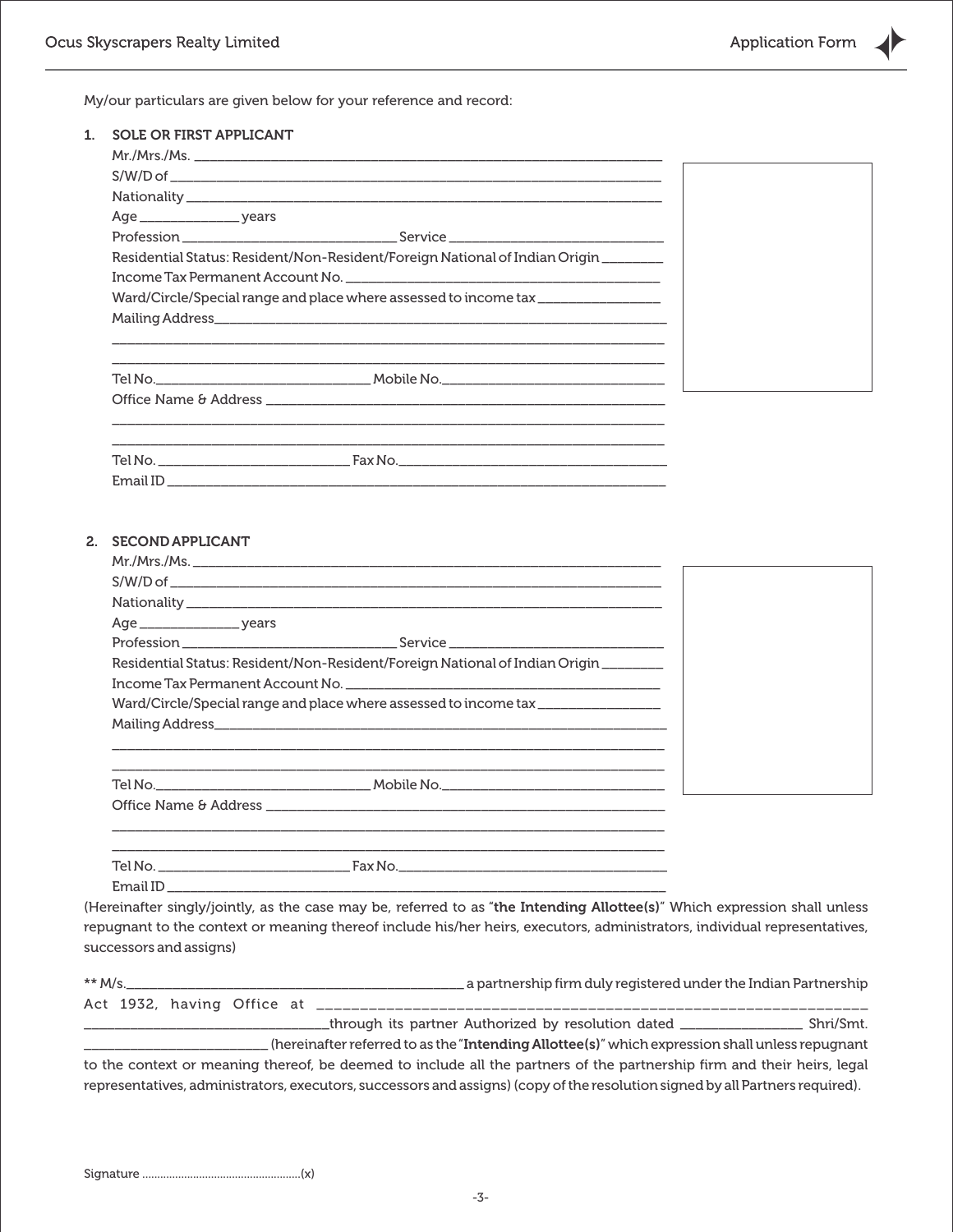| ** $M/s$ .                                                                                                         |                                                                                                                       |  |  |  |  |  |  |  |  |
|--------------------------------------------------------------------------------------------------------------------|-----------------------------------------------------------------------------------------------------------------------|--|--|--|--|--|--|--|--|
|                                                                                                                    |                                                                                                                       |  |  |  |  |  |  |  |  |
|                                                                                                                    |                                                                                                                       |  |  |  |  |  |  |  |  |
|                                                                                                                    |                                                                                                                       |  |  |  |  |  |  |  |  |
| (hereinafter referred to as the "Intending Allottee(s)" which expression shall unless repugnant to the context or  |                                                                                                                       |  |  |  |  |  |  |  |  |
| meaning thereof, be deemed to include its successors and assigns) (copy of Board Resolution along with a certified |                                                                                                                       |  |  |  |  |  |  |  |  |
| copy of Memorandum & Articles of Association required).                                                            |                                                                                                                       |  |  |  |  |  |  |  |  |
| (** Delete whichever is not applicable)                                                                            |                                                                                                                       |  |  |  |  |  |  |  |  |
| DETAILS OF OFFICE(S) / RETAIL SPACE(S)/ SERVICE                                                                    | particulars/information given by me/us is true and correct                                                            |  |  |  |  |  |  |  |  |
| <b>APARTMENT(S)</b>                                                                                                | and nothing has been concealed there from. I/we have read                                                             |  |  |  |  |  |  |  |  |
|                                                                                                                    | and signed all pages of this Application form and payment<br>plan.                                                    |  |  |  |  |  |  |  |  |
| Super Area _________ sq. mt. (approx.) _______ sq. ft.                                                             |                                                                                                                       |  |  |  |  |  |  |  |  |
| (approx.)                                                                                                          | Yours Faithfully,                                                                                                     |  |  |  |  |  |  |  |  |
| Floor _________ Number ________ Parking Space(s) No. (If                                                           |                                                                                                                       |  |  |  |  |  |  |  |  |
| any) _________________                                                                                             | Signature of Applicant(s)                                                                                             |  |  |  |  |  |  |  |  |
| <b>DETAILS OF PRICING</b>                                                                                          |                                                                                                                       |  |  |  |  |  |  |  |  |
| Basic Sale Price (Super Area) Rs. _________/- per sq. mtr.                                                         |                                                                                                                       |  |  |  |  |  |  |  |  |
|                                                                                                                    | FOR OFFICE USE ONLY                                                                                                   |  |  |  |  |  |  |  |  |
| <u> 1989 - Johann Barbara, martin amerikan basar da</u>                                                            | <b>RECEIVING OFFICER:</b>                                                                                             |  |  |  |  |  |  |  |  |
|                                                                                                                    | Name                                                                                                                  |  |  |  |  |  |  |  |  |
| Preferential Location Charges, if applicable ______% of                                                            |                                                                                                                       |  |  |  |  |  |  |  |  |
| basic sale price amounting to Rs.                                                                                  |                                                                                                                       |  |  |  |  |  |  |  |  |
| Infrastructure Development Charge & External                                                                       |                                                                                                                       |  |  |  |  |  |  |  |  |
| Development Charges (IDC+EDC)=Rs.___________/- per                                                                 | 1. ACCEPTED/REJECTED                                                                                                  |  |  |  |  |  |  |  |  |
| sq. ft. Amounting to ______________________ (any increase                                                          | 2.<br>Office/Retail/Service Apartment(s)/Commercial                                                                   |  |  |  |  |  |  |  |  |
| on account of IDC/EDC shall be payable extra, prorata at                                                           | Space(s)/Allotted No. _________ Floor__________ Super                                                                 |  |  |  |  |  |  |  |  |
| actual)                                                                                                            | Area ________________________ sq.mtr. (approx.) ___________                                                           |  |  |  |  |  |  |  |  |
| Interest Free Maintenance Security @ Rs.100/- per sq.ft.<br>Aggregating to Rs.                                     | sq. Ft (approx.) Parking Space(s) No. (If<br>$\{any\}$                                                                |  |  |  |  |  |  |  |  |
| Total price payable for the Office/Retail/Service                                                                  | Basic Sale Price (Super Area) Rs. _________ per sq. mtr.<br>3.                                                        |  |  |  |  |  |  |  |  |
| Apartment/Commercial Space(s) Rs.                                                                                  |                                                                                                                       |  |  |  |  |  |  |  |  |
| Stamp Duty and Registration charges, Electricity                                                                   |                                                                                                                       |  |  |  |  |  |  |  |  |
| Connection Charges, Sinking Fund, Escalation Charges (if                                                           | Preferential Location Charges, if applicable                                                                          |  |  |  |  |  |  |  |  |
| any) etc., shall be extra to be borne by the applicant.                                                            | __________% of basic sale price amounting to                                                                          |  |  |  |  |  |  |  |  |
| PAYMENT PLAN: DOWN PAYMENT/ INSTALLMENT/ PLP                                                                       |                                                                                                                       |  |  |  |  |  |  |  |  |
| Note:-Payments to be made by A/c Payee Cheque(s)/                                                                  | Infrastructure Development Charge & External                                                                          |  |  |  |  |  |  |  |  |
| Demand Draft(s) in favour of "Ocus Perfect 24K" payable at                                                         | Development Charges (IDC+EDC)=Rs.____________/-                                                                       |  |  |  |  |  |  |  |  |
| New Delhi/Gurgaon.                                                                                                 | <u> 1989 - Johann John Stone, markin amerikan basar dan berkembang di banyak di banyak di banyak di banyak di ban</u> |  |  |  |  |  |  |  |  |
| <b>DECLARATION:</b> I/we the applicant(s) do hereby declare                                                        |                                                                                                                       |  |  |  |  |  |  |  |  |
| that my/our Application for allotment by the<br>Company/Land Owner is irrevocable and that the above               | (any increase on account of IDC/EDC shall be payable<br>extra, prorate at actual)                                     |  |  |  |  |  |  |  |  |
|                                                                                                                    |                                                                                                                       |  |  |  |  |  |  |  |  |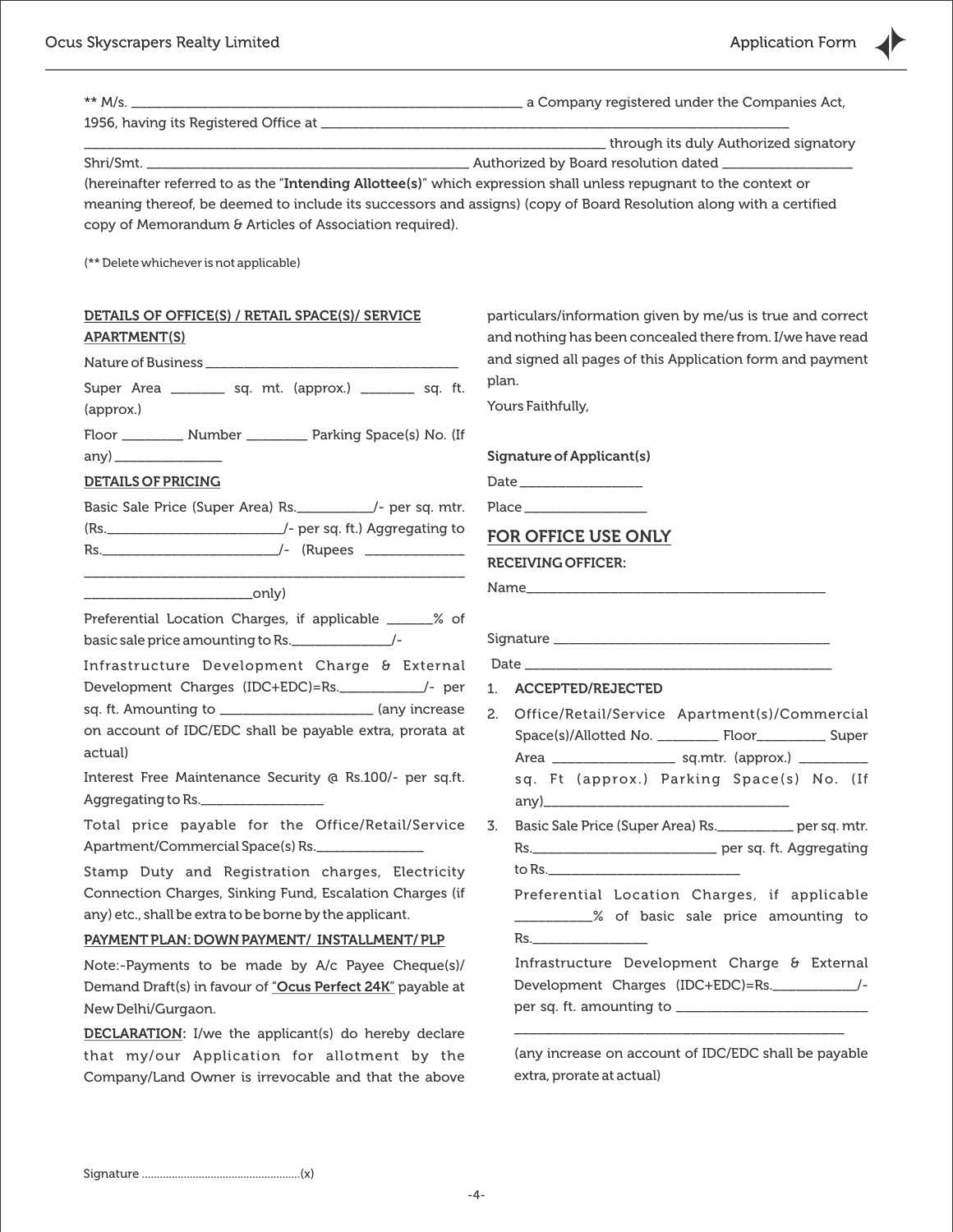Interest Free Maintenance Security @ Rs.100/- per sq. Ft. Aggregating to Rs.

Total price payable for the Office/Retail/Service Apartment/Commercial Space(s) Rs.

Stamp Duty and Registration charges, Electricity Connection Charges, Sinking Fund, Escalation Charges (if any) etc., shall be extra to be borne by the applicant.

- 4. PAYMENTPLAN: Down Payment/ Installments/ PLP.
- 5. Payment received vide Cheque/DD/Pay Order No. \_\_\_\_\_\_\_\_\_\_\_\_\_\_\_\_\_\_\_\_\_\_\_\_\_ dated \_\_\_\_\_\_\_\_\_\_\_\_ for Rs.\_\_\_\_\_\_\_\_\_\_\_\_\_\_\_\_\_\_\_\_\_\_\_\_\_\_\_\_\_\_\_\_\_\_\_\_ out of

NRE/NRO/FC/SB/CUR/CA \_\_\_\_\_\_\_\_\_\_\_\_\_\_\_\_\_\_\_\_\_\_\_\_

\_\_\_\_\_\_\_\_\_\_\_\_\_\_\_\_\_\_\_\_\_\_\_\_\_\_\_\_\_\_\_\_\_\_\_\_\_\_\_\_\_\_\_\_\_\_  $Acct$ .

- 6. Provisional booking receipt no. \_\_\_\_\_\_\_\_\_\_\_\_\_\_ dated\_\_\_\_\_\_\_\_\_\_\_\_
- 7. BOOKING DIRECT/ THROUGH SALES ORGANISER

\_\_\_\_\_\_\_\_\_\_\_\_\_\_\_\_\_\_\_\_\_\_\_\_\_\_\_\_\_\_\_\_

8. Sales Organizer's Name & Address, Stamp with Signature:\_\_\_\_\_\_\_\_\_\_\_\_\_\_\_\_\_\_\_\_\_\_\_\_\_\_\_\_\_\_\_\_\_\_\_\_\_

\_\_\_\_\_\_\_\_\_\_\_\_\_\_\_\_\_\_\_\_\_\_\_\_\_\_\_\_\_\_\_\_\_\_\_\_\_\_\_\_\_\_\_\_\_\_



### 9. Check-list for Receiving Officer:

#### For Individual Allotee(s)

- 1. PAN Card
- 2. ID Proof
- 3. Address Proof

Two passport size colored photograph

For Company

- 1. PAN Card
- 2. Memorandum and Article of Association (Form-32, if required)
- 3. Board Resolution
- 4. List of Directors
- 5. List of Shareholders
- 6. Address Proof of Authorized Signatory
- 7. PAN card of Authorized signatory
- 8. Two passport size colored photograph of Authorized signatory

#### For Partnership Firm

- 1. Partnership Deed
- 2. PAN Card of firm
- 3. Resolution
- 4. List of Partners
- 5. Address Proof of Authorized Signatory
- 6. PAN card of Authorized signatory

#### For Foreign Nationals / NRI Allotee(s)

- 1. PAN Card
- 2. ID Proof
- 3. IPI-7/Passport Photocopy
- 4. Two passport size colored photograph
- Note: All submitted documents needs to be self attested.

\_\_\_\_\_\_\_\_\_\_\_\_\_\_\_\_\_\_\_\_\_\_\_\_\_\_\_\_\_\_\_\_\_\_\_\_\_\_\_\_\_\_\_\_\_\_\_\_\_ \_\_\_\_\_\_\_\_\_\_\_\_\_\_\_\_\_\_\_\_\_\_\_\_\_\_\_\_\_\_\_\_\_\_\_\_\_\_\_\_\_\_\_\_\_\_\_\_\_

10. Remarks\_\_\_\_\_\_\_\_\_\_\_\_\_\_\_\_\_\_\_\_\_\_\_\_\_\_\_\_\_\_\_\_\_\_\_\_\_\_\_

DATE \_\_\_\_\_\_\_\_\_\_\_\_\_\_\_\_\_\_\_

PLACE  $\overline{\phantom{a}}$ 

Authorised Signatory

\_\_\_\_\_\_\_\_\_\_\_\_\_\_\_\_\_\_\_\_\_\_\_\_\_\_\_\_

Cleared by Stock on \_\_\_\_\_\_\_\_\_\_\_\_\_\_\_\_\_\_\_\_\_\_\_\_\_\_\_

Signature \_\_\_\_\_\_\_\_\_\_\_\_\_\_\_\_\_\_\_\_\_\_\_\_\_\_\_\_\_\_\_\_\_\_\_\_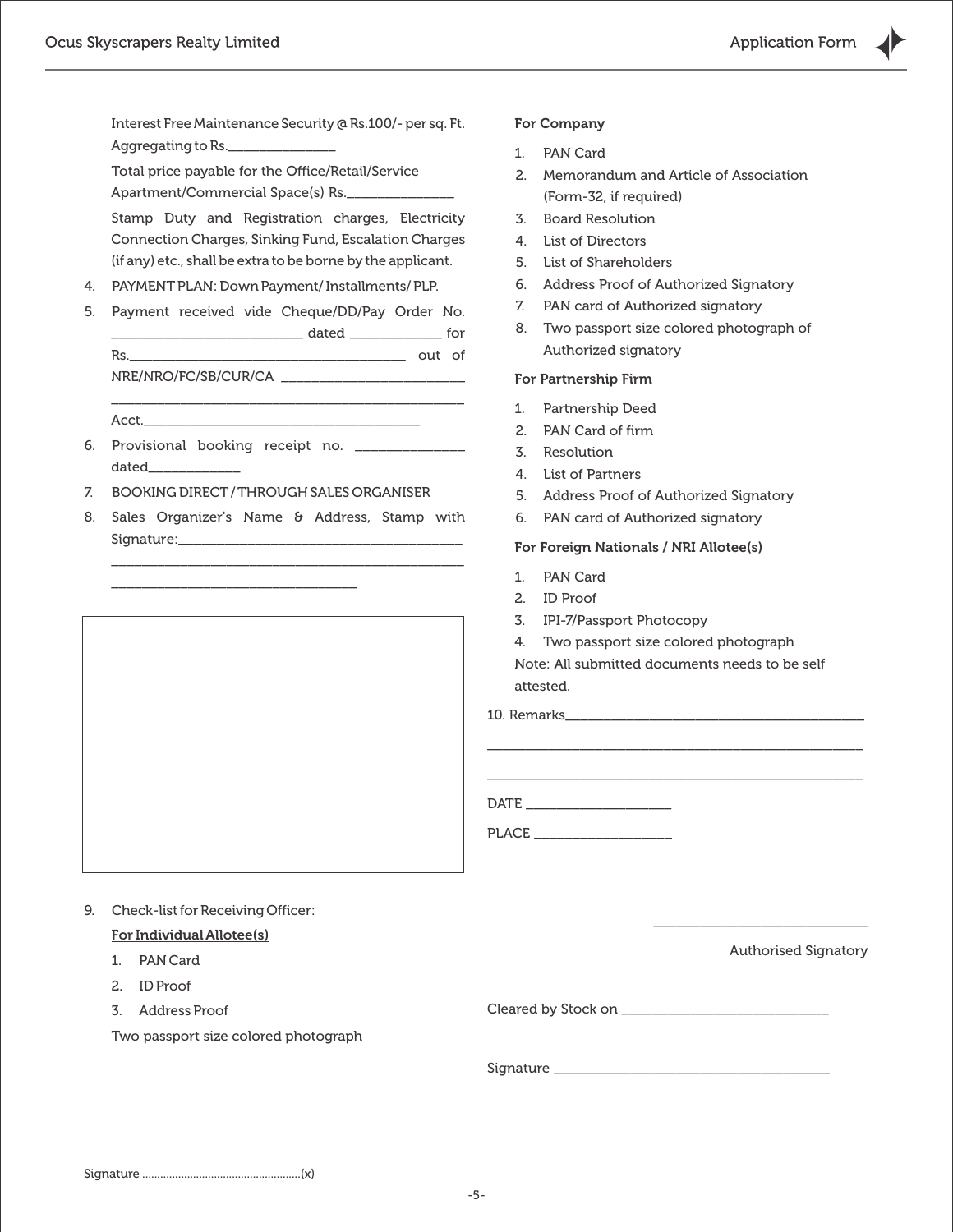Terms and Conditions for Allotment of Office/Retail Space(s)/Service Apartment(s)/Other Commercial/Parking Space(s) in Commercial Project, in Sector-68, Gurgaon Haryana.

The Intending Allottee(s) agree that he/she/it has applied for the provisional allotment of the Office/Retail Space(s)/Service Apartment(s)/Other Commercial/Parking Space(s) with full knowledge of all laws/notification and rules applicable to the multistoried projects in general and Commercial Project in Sector-68, Gurgaon, Haryana (\*hereinafter referred to as "the said Complex") in particular which have been explained by the Company/Land Owner and understood by him/her and which shall become final and binding on the Company/Land Owner and the intending Allottee(s) on the execution of the Buyer's Agreement. The terms and conditions are as set out in the Buyer's Agreement. The Intending Allottee(s) shall sign all the pages of this Application in token of his/her acceptance of the same.

It is clearly understood and so agreed by and between the parties here to that all the provisions contained herein and the obligation arising hereunder in respect of the said Office/Retail Space(s)/ Service Apartment(s)/Other Commercial Space(s) shall equally be applicable to and enforceable against any and all occupiers, tenants, licenses and/or subsequent purchaser/assignees/nominees of the said Office/Retail Space(s)/Service Apartment(s), as the said obligations go along with the said Office/Retail Space(s)/Service Apartment(s)/Other Commercial Space(s) for all intents and purposes.

All or any disputes arising out of touching upon or in relation to the term of this Application and/or Buyer's Agreement including the interpretation and validity of the term thereof and the respective rights and obligations of the parties shall be settled amicably by mutual discussion failing which the same shall be settled through arbitration. The Arbitration proceedings shall be governed by the Arbitration and Conciliation Act, 1996 or any statutory amendments/modifications thereof for the time being in force. The arbitration proceedings shall be held at an appropriate location in Delhi by a sole arbitrator who shall be appointed by the Company/Land Owner and whose decision shall be final and binding upon the parties. The Intending Allottee(s) hereby confirms that he/she/it shall have no objection to this appointment even if the person so appointed as arbitrator is an employee or advocate of the Company/Land Owner or is otherwise connected to the Company/Land Owner and the Intending Allottee(s) confirms that notwithstanding such relationship/connection, Intending Allottee(s) shall have no doubts as to the independence or impartiality of the said Arbitrator. The Courts at Gurgaon alone and the Punjab & Haryana High Court at Chandigarh alone shall have the jurisdiction.

That for all the intents and purpose and for the purpose of the terms and conditions set out in this Application, singular includes plural and masculine includes the feminine gender.

I/we have fully read and understood the above-mentioned terms and conditions and agree to abide by the same. I/we understand that the terms and conditions given above are of indicative nature with a view to acquaint me/us with the terms and conditions as comprehensively set out in the Buyer's Agreement which shall supersede the terms and conditions set out in this Application. I/we are fully conscious that it is not incumbent on the part of the Company/Land Owner to send us reminders/notice in respect of our obligations as set out in this Application and/or Buyer's Agreement and I/we shall be fully liable for any consequences in respect of defaults committed by me/us if not abiding by the terms and conditions contained in this Application and/or Buyer's Agreement.

I/we have sought detailed explanations and clarifications from the Company/Land Owner and the Company/Land Owner has readily provided such explanations and clarifications and after giving careful consideration to all facts, terms, conditions and representation made by the Company/Land Owner, I have now signed this Application form and paid the monies thereof fully conscious of my liabilities and obligations including forfeiture of Application money/earnest money as may be imposed upon me. I/we further undertake and assure the Company/Land Owner that in the event of cancellation of my/our provisional and/or final allotment either by way of forfeiture or refund of my/our monies or in any manner whatsoever including but not limited to as set out in the terms and conditions provided in this Application. I/we shall be left with no right, title, interest or lien on the Office/Retail Space(s)/Service Apartment(s)/Other Commercial Space(s), applied for and provisionally and/or finally allotted to me/us in any manner whatsoever.

\_\_\_\_\_\_\_\_\_\_\_\_\_\_\_\_\_\_\_\_\_\_\_\_\_\_\_\_\_\_\_\_\_\_\_\_ Signature of the Intending Allottee(s) (X)

Place:

Date:  $\_\_$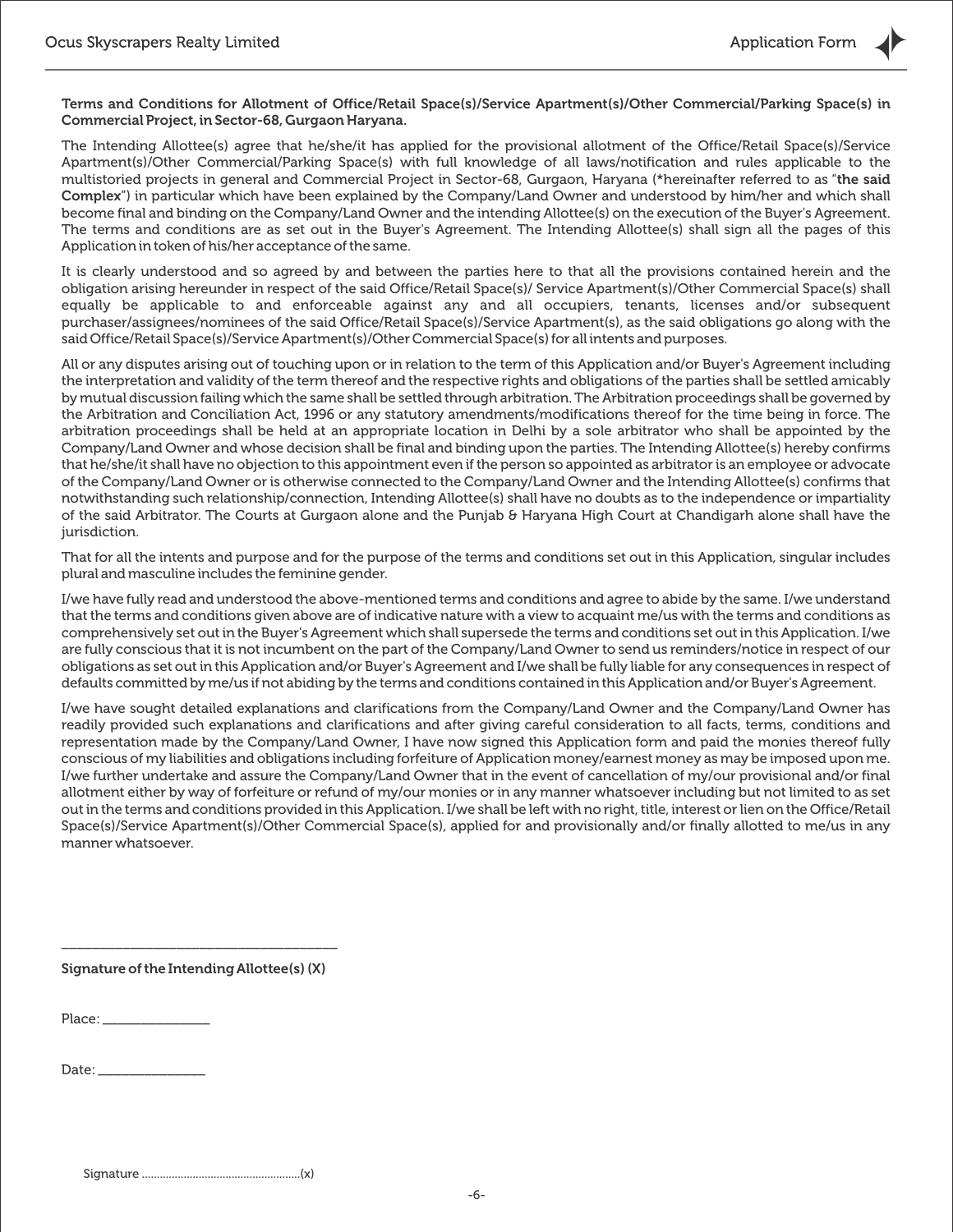## LOCATION MAP